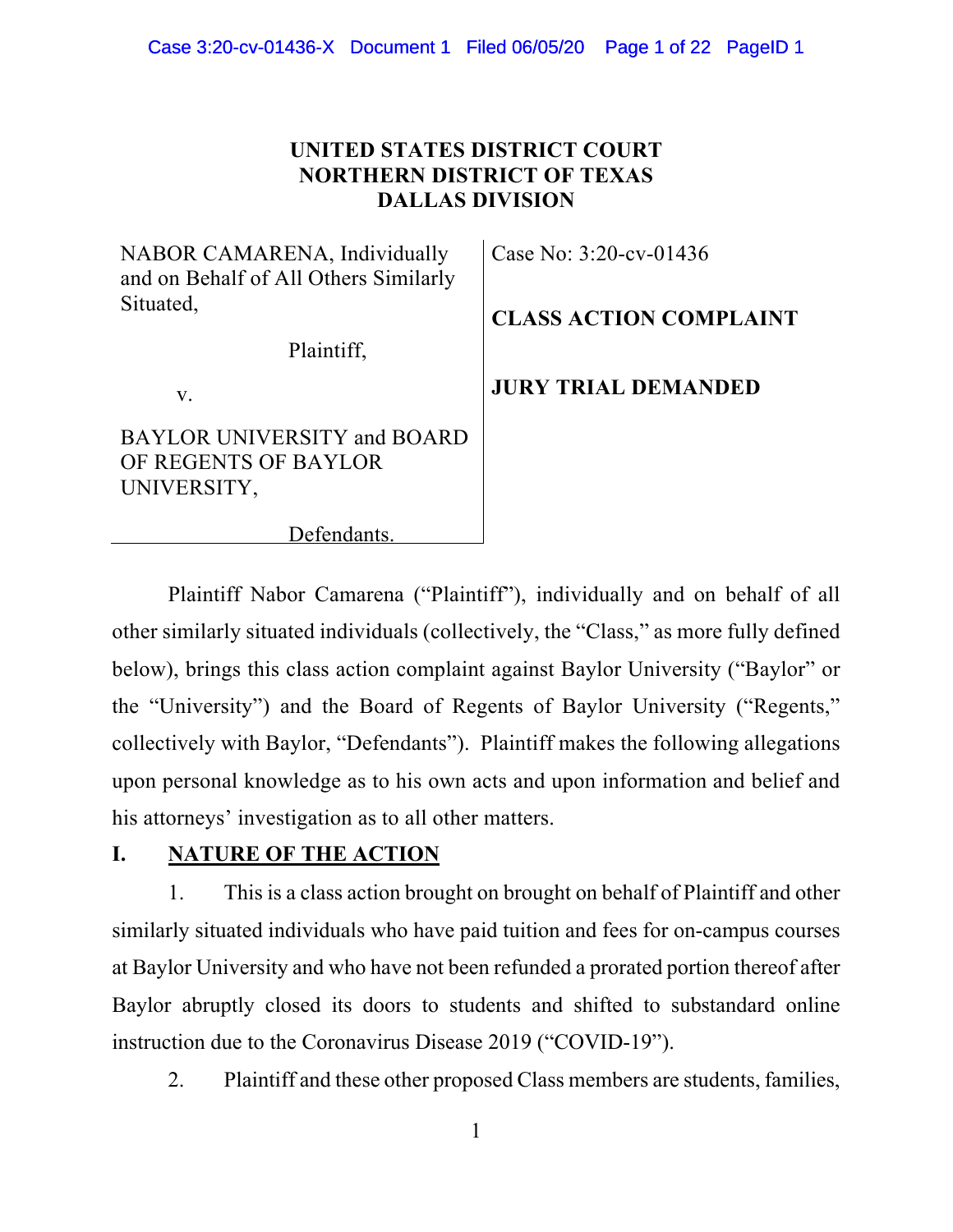#### Case 3:20-cv-01436-X Document 1 Filed 06/05/20 Page 2 of 22 PageID 2

and student guarantors who paid millions of dollars in tuition and fees at Baylor (the "Class") and who, as a result of Defendants' wrongful acts, (i) have not received refunds or reimbursements for the unused services for which they paid; and/or (ii) have not received any refund or reimbursement for the decreased value of the education that Defendants began providing when classes transitioned from in-person instruction to an entirely untested online and less valuable format.

3. Plaintiff and other Class members have lost the benefits of the education, services, extra-curricular opportunities, and other experiences that Defendants promised them. Despite failing to fulfill their obligations, Defendants are currently unlawfully retaining and refusing to fully or partially refund Plaintiff's tuition and mandatory fees, despite the dramatically lower quality and less valuable education and services Defendants provided for the second half of the Spring 2020 semester.

4. Plaintiff and similarly situated individuals are entitled to have Defendants disgorge in full the portions of their payments for unused services and to refund their tuition payments for substandard classes. Plaintiff brings this class action for injunctive, declaratory and equitable relief, and any other available remedies, resulting from Defendants' illegal, inequitable, and unfair retention of the funds paid by Plaintiff and the other individuals in the proposed Class.

5. Specifically, through this lawsuit, Plaintiff seeks—for himself and the other Class members—Defendants' disgorgement and/or refund of (i) the prorated, unused portion of mandatory fees, proportionate to the amount of time that remained in the Spring 2020 semester when the campus was shut down, classes moved online and campus services ceased being provided in full; and/or (ii) a refund of a percentage of tuition based on students no longer being able to attend classes inperson and instead being offered a far inferior online learning experience.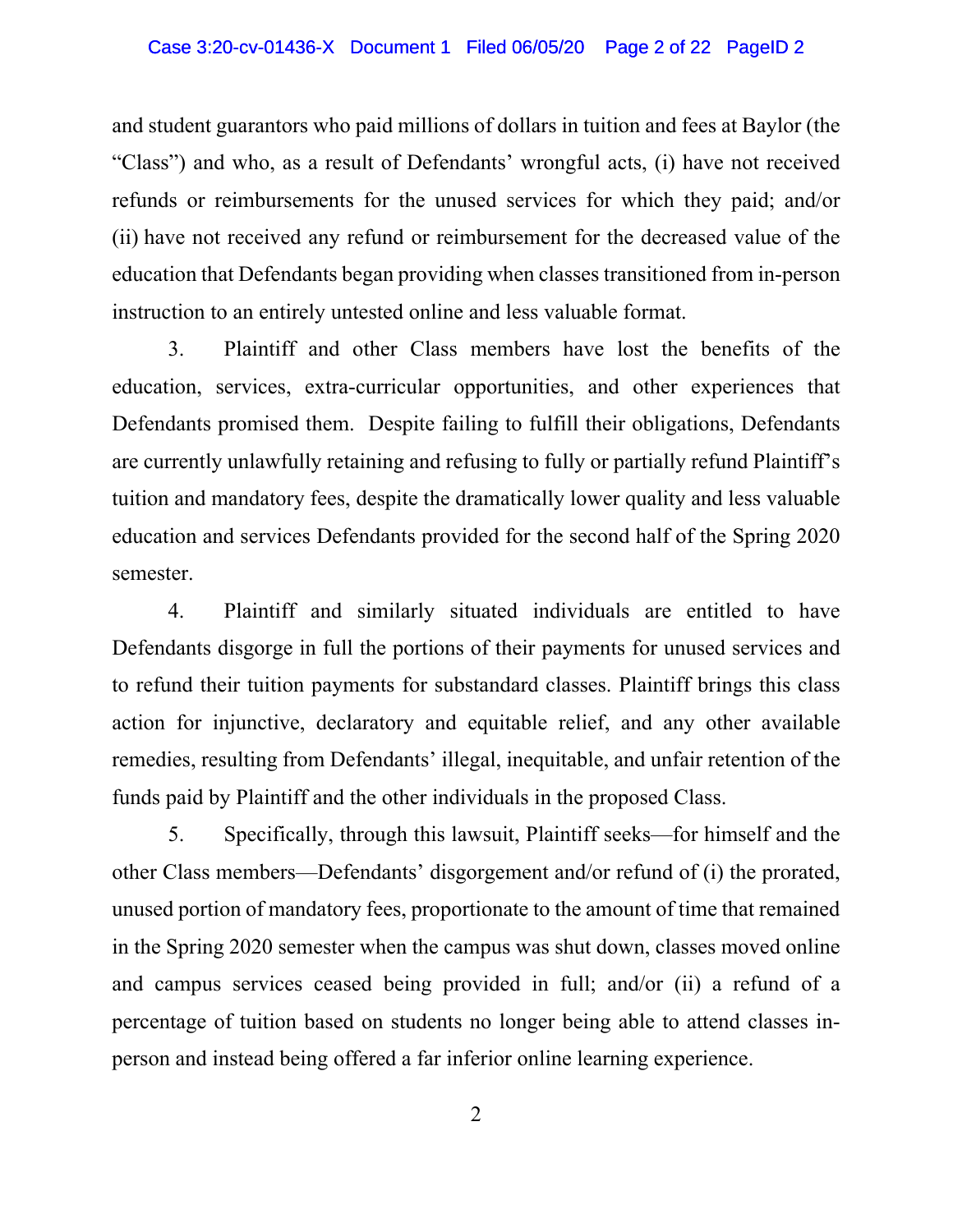## **II. PARTIES**

## **A. Plaintiff**

6. Plaintiff Nabor Camarena is a resident of Dallas, Texas. Mr. Camarena is a third-year undergraduate student studying Nursing at Baylor University's Louise Herrington School of Nursing which is located in Dallas, Dallas County, Texas. Plaintiff paid tuition and fees to Defendant for the Spring 2020 semester.

## **B. Defendants**

7. Baylor University is a private corporation located in Texas. In fall 2019, Baylor enrolled 14,108 undergraduate and 3,925 graduate/professional students, for a total enrollment of 18,033. In the 2018 fiscal year, Baylor had an endowment of \$1.31 billion. As a result, Baylor was recently ranked the  $84<sup>th</sup>$  richest university in the nation.<sup>1</sup>

8. The Board of Regents of Baylor University is the governing body of Defendant Baylor University. The business and affairs of the University are under the sole management and control of the Board of Regents who have and may exercise all of the powers and authority of a board of Regents under and pursuant to Chapter 22 of the Texas Business Organizations Code.

## **III.** JURISDICTION AND VENUE

9. This Court has original jurisdiction under 28 U.S.C. § 1332(d)(2)(A), as modified by the Class Action Fairness Act of 2005, because the matter in controversy exceeds \$5,000,000, exclusive of interests and costs, and because at least one member of the Class defined below is a citizen of a state other than Texas.

10. This Court has personal jurisdiction over Defendants because Defendants maintain their principal places of business in Texas.

<sup>&</sup>lt;sup>1</sup> https://thebestschools.org/features/richest-universities-endowments-generosity-research/ (last visited June 5, 2020).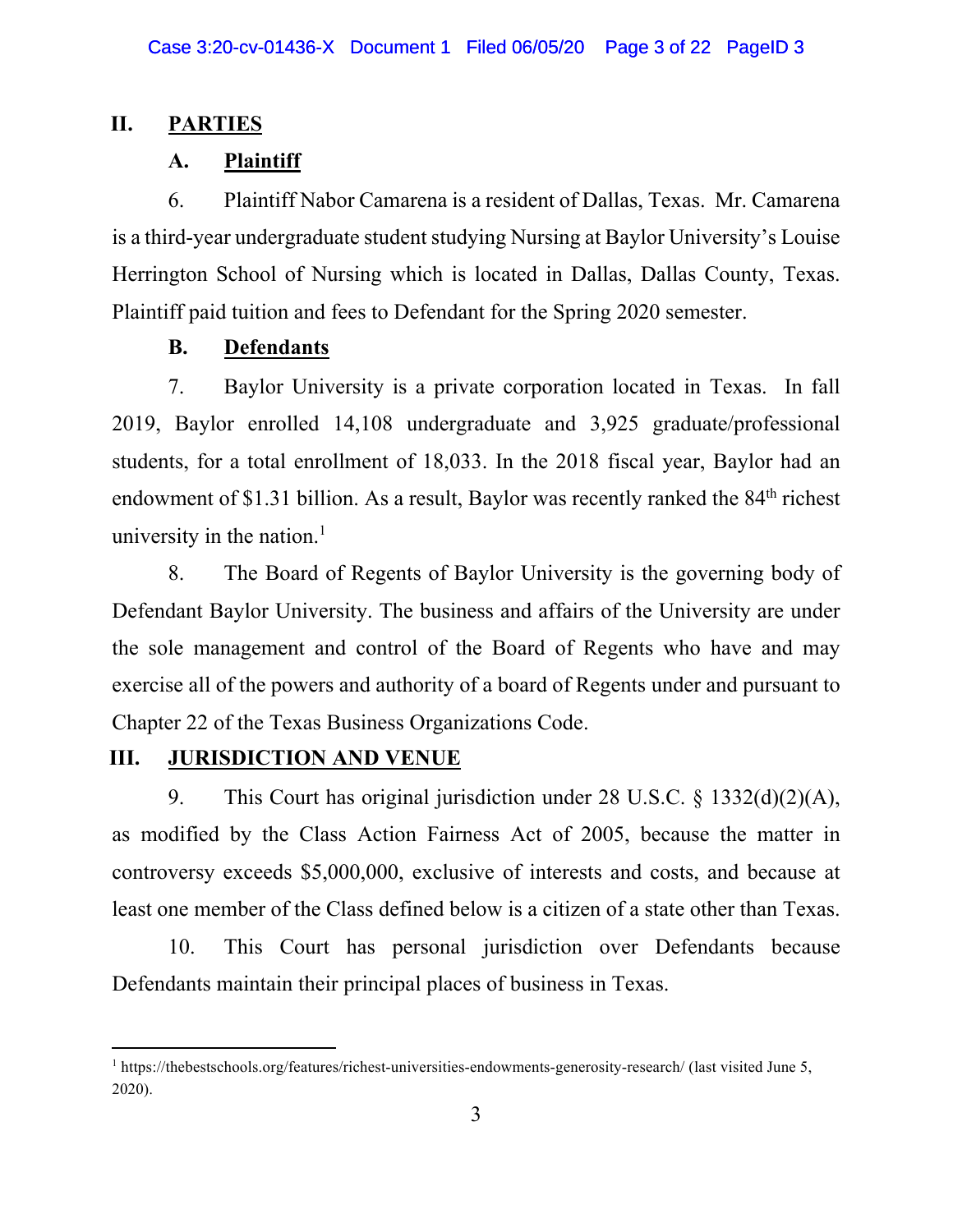#### Case 3:20-cv-01436-X Document 1 Filed 06/05/20 Page 4 of 22 PageID 4

11. Venue is proper in this District pursuant to 28 U.S.C. § 1391(b), because Defendant Baylor resides in this District and because a substantial part of the events and omissions giving rise to the claim occurred in this District.

## **IV. FACTUAL ALLEGATIONS**

12. Baylor University is a prestigious, private, Baptist university which attracts students from all over the nation and globe. Baylor University's schools and programs are located in Dallas, Houston, Austin and Waco. In the 2020 edition of U.S. News & World Report's Best Colleges, Baylor was ranked the 79th in the best "National Universities" category. It also tied for 20th for "Best Undergraduate Teaching."

13. Across the Baylor website, the University regularly touts its many accolades, particularly in teaching:

Baylor University enjoys high standing among many national rating services that evaluate quality of education, research activity, affordability, baccalaureate value, and athletic excellence. These rankings recognize not only Baylor as a whole, but also our many respected schools and departments, which are led by our gifted, awardwinning professors. Their awards are too numerous to include.<sup>2</sup>

14. Baylor students can choose from 127 undergraduate degree programs, 78 master's programs, two education special programs, and 46 doctoral programs across 12 academic divisions. Additionally, Baylor University is home to Texas's first official law school, Baylor Law.

15. The majority of Baylor programs and courses are offered exclusively through in-person, on-campus courses. Prior to the COVID-19-related campus closure, the University offered only 15 programs—all graduate—online.3

<sup>&</sup>lt;sup>2</sup> https://www.baylor.edu/about/index.php?id=88794 (last visited June 5, 2020).

<sup>&</sup>lt;sup>3</sup> https://www.baylor.edu/online/ (last visited June 5, 2020).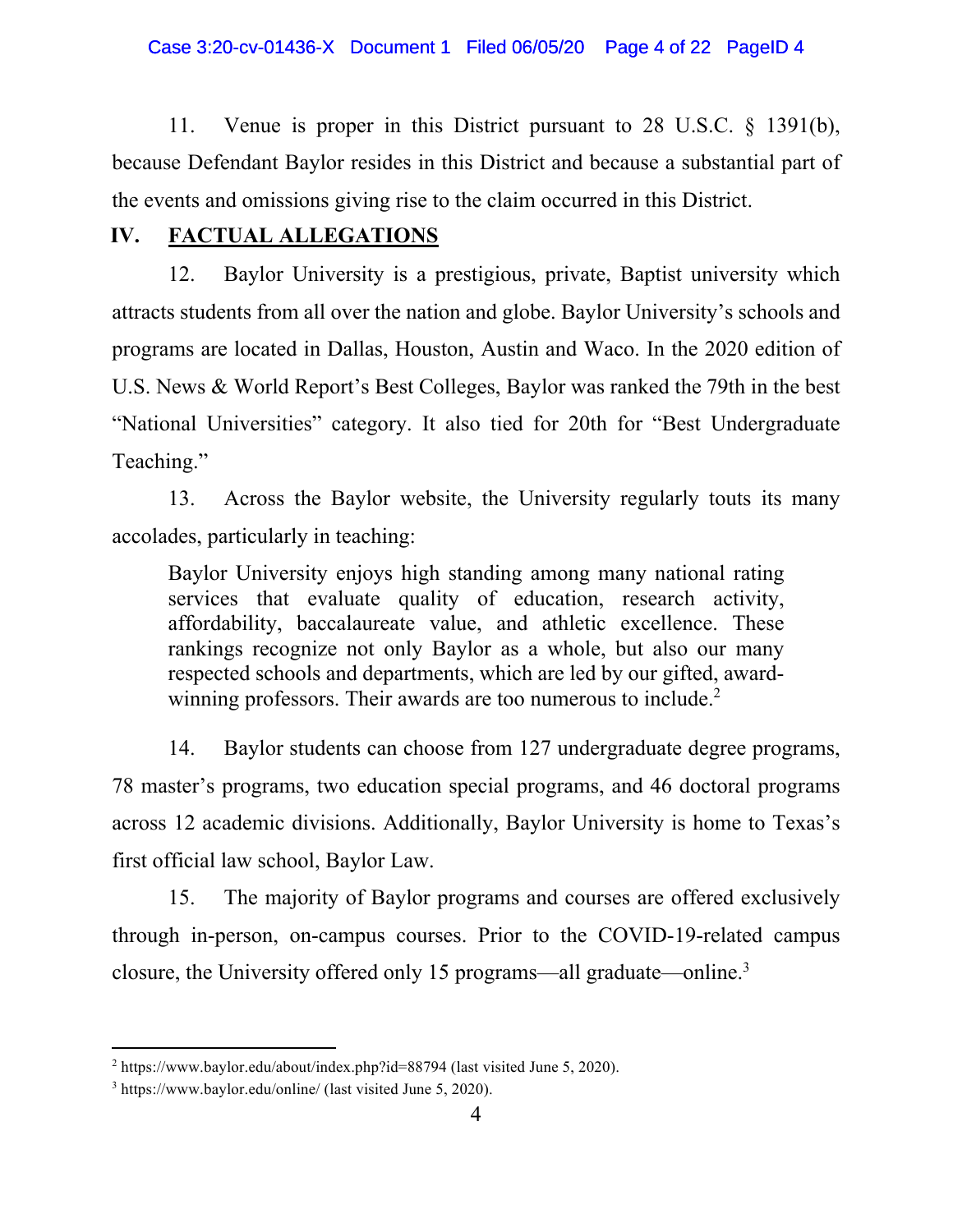#### Case 3:20-cv-01436-X Document 1 Filed 06/05/20 Page 5 of 22 PageID 5

16. Although Baylor claims to be a "great value," the University is very expensive, no matter the program. For the 2019-2020 academic year, undergraduate students taking 12 hours or more per semester paid \$42,842 in tuition and \$4,722 in a mandatory "General Student Fee." Meanwhile full-time graduate students paid \$38,270 in tuition and \$4,136 in mandatory fees. Additionally, for the 39% of students who live on campus, they also paid for room (\$7,583) and meals (\$5,832). Finally, some students paid optional fees (for a parking permit, yearbook, etc.<sup>4</sup>) and/or additional fees for specific courses or labs.

17. Baylor justifies its high cost by touting its "integrated education known for leadership, service, Christian faith, and the total development of students," as well as its "vibrant campus community," which "blend[s] interdisciplinary research with an international reputation for educational excellence and a faculty commitment to teaching and scholarship." As the University website proclaims, "[a]t Baylor, students are challenged to think beyond the classroom by actively participating in domestic and global research, engaging in study abroad opportunities, and utilizing the resources of the university to lay the groundwork for a successful future."

18. As part of this holistic academic experience, Baylor students are promised the opportunity to access what the University calls "top-tier academics." Between "gifted, award-winning professors" and small class sizes—which average just 26 students—the University tells students that "it's easy to develop a strong working relationship with each of your instructors." Additionally, the University emphasizes that it "provides students numerous opportunities to participate in cutting-edge research."

19. In addition to its academics, Baylor advertises its campus—which it claims is "one of the most beautiful in the country"—and the campus life that goes

<sup>&</sup>lt;sup>4</sup> https://www.baylor.edu/sfs/index.php?id=936935 (last visited June 5, 2020).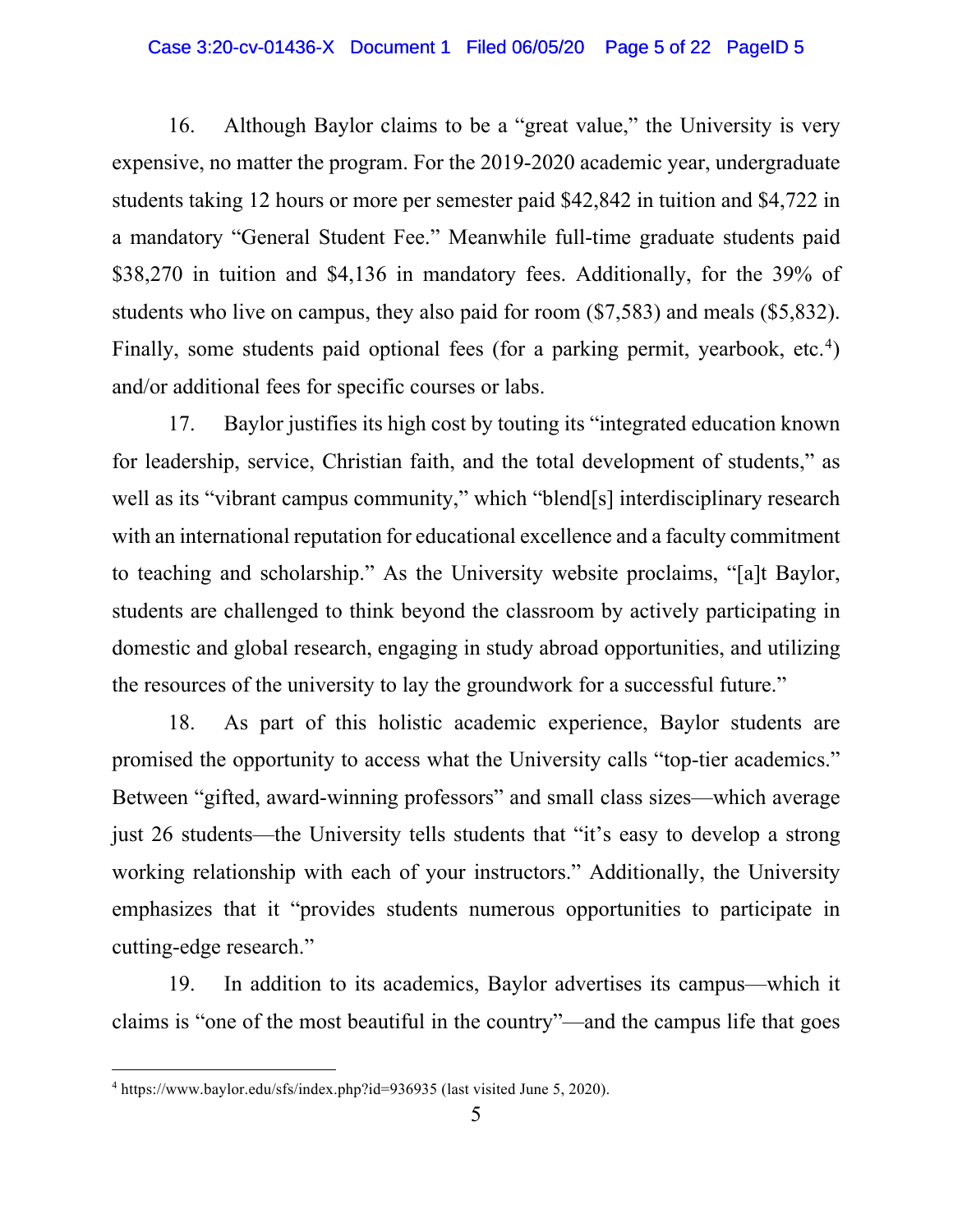### Case 3:20-cv-01436-X Document 1 Filed 06/05/20 Page 6 of 22 PageID 6

along with it. The main campus is home to 330 clubs and organizations, including 40 national and local sororities and fraternities, as well as 19 varsity sport teams.



20. Students can also participate in a wide range of volunteer opportunities, with Baylor students, faculty, and staff completing more than 150,000 hours of community service locally each year.

At Baylor, service is integrated into the fabric of campus life, grounded in a Christian understanding of hospitality that motivates humble service to all. This exists within the classroom, where world-class faculty commit themselves to the education of Baylor students. 5

21. Moreover, Baylor markets its many unique "traditions," including, among many others, an annual Homecoming—which "has grown to be the largest

<sup>&</sup>lt;sup>5</sup> https://www.baylor.edu/about/index.php?id=88784 (last visited June 5, 2020).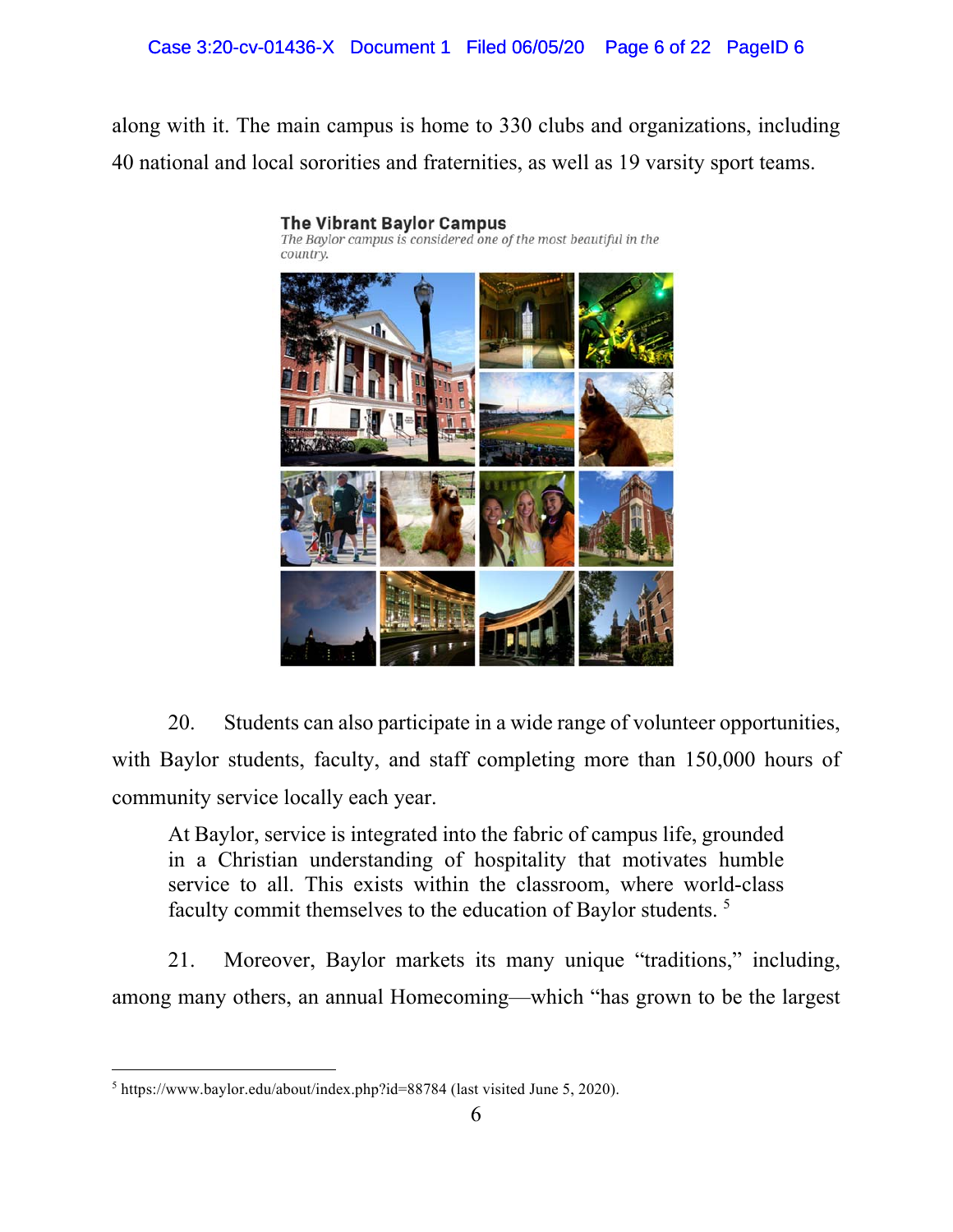collegiate Homecoming celebration in the United States"—and Christmas celebration.

22. Baylor students have access to a wide range of services, as well as "state-of-the-art facilities that blend historic beauty with innovative function." For student services, Baylor students typically have full access to career counseling, diversity and inclusion resources, resident chaplains, and much more.

23. The Dallas Baylor campus where Plaintiff is enrolled provides its students with comparable—and in many cases, the exact same—amenities and opportunities as students on Baylor's larger Waco campus. First, updated and renovated in 2018, the Nursing School's "modern" four-story facility, which is located in the heart of downtown Dallas, across the street from the University Medical Center, provides students with:

active learning classrooms for professors to deliver state-of-the-art instruction through innovative active learning methodologies, studentfriendly common areas and quiet study lounges, a large learning resource center (open 24-hours a day, 7-days a week), the Barnabus Success Center for tutoring, testing and studying, the Jeff Mills Family Techpoint to provide IT assistance for students, the Ken & Alice Starr Chapel to inspire faithful reflection, the Tom A. and Suzanne Martin cafe for refreshments, the Sunderland Foundation activity room, the McLane Family grand auditorium to host speakers, events and instruction, plus offices for faculty and administration and the Tom A. and Suzanne Martin student services suite. $6$ 

24. In addition to these academic facilities, services and supports, Nursing School students have robust non-academic opportunities at their disposal in Dallas. For instance, at the Nursing School's Tom Landry Fitness Center, a comprehensive fitness facility, students can swim, play racquetball and basketball, jog and run on

 $6$  https://www.baylor.edu/nursing/ (last visited June 3, 2020).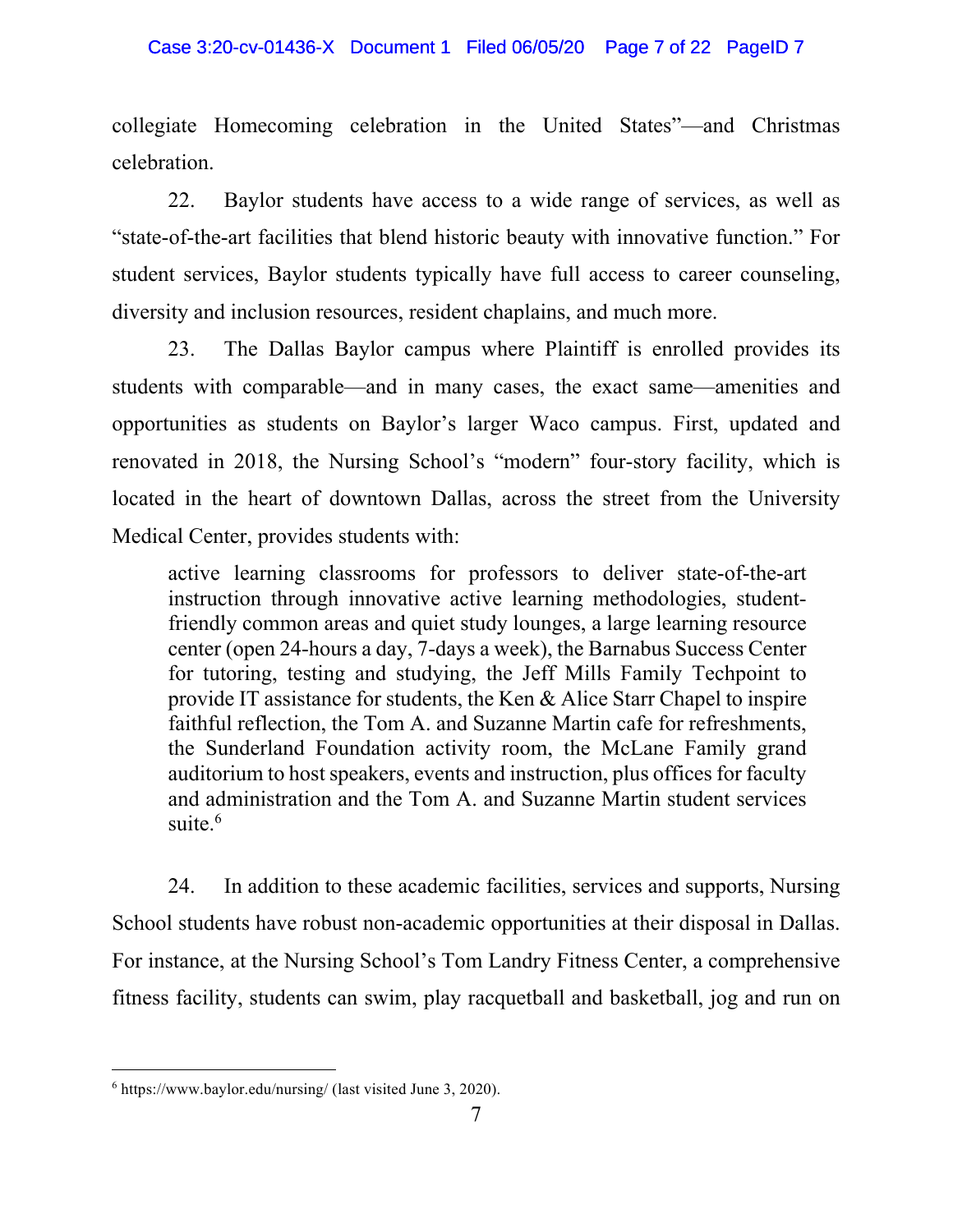the center's tracks, and much more. Moreover, Nursing School students can leverage multiple personal counseling services, from informal counseling with the Chaplain to professional services provided through Sparrow House Counseling.

25. Dallas campus students are encouraged to partake in traditions, events, and more. "Students are provided with information regarding Waco campus events and activities such as football games, the annual Pigskin Revue, and All University Sing, Dia del Oso, as well as cultural activities and events occurring in the Dallas Metroplex area."<sup>7</sup> In fact, students at the Nursing School are entitled to free athletic tickets to all home games at the University's Waco campus.

26. In exchange for the promise of high-quality teaching and academics, coupled with the on-campus opportunities, services, facilities, and traditions detailed above, among others, Plaintiff was charged \$20,530 in tuition for the Spring 2020 semester to attend the University's Nursing School in Dallas. Additionally, Plaintiff was charged a \$2,261 "General Student Fee-Nursing" and a \$250 "Course or Lab Fee."

27. In response to COVID-19, on or around March 11, 2020, while Baylor students were on spring break, the University announced its intention to extend spring break by an additional week (March 16-20) and thereafter suspend all inperson classes for two weeks. Between March 23 through April 3, classes would shift to an untested entirely online instruction format. Additionally, for three weeks, all student meetings and activities would be canceled. Days later, on March 13, 2020, Baylor announced that all University conferences and large gatherings were also suspended through April 3.

28. Then, on March 16, 2020, the University shared with students, parents, faculty, and staff that it would continue online delivery of all courses through the

 $^7$  https://www.baylor.edu/nursing/doc.php/328068.pdf (last visited June 3, 2020).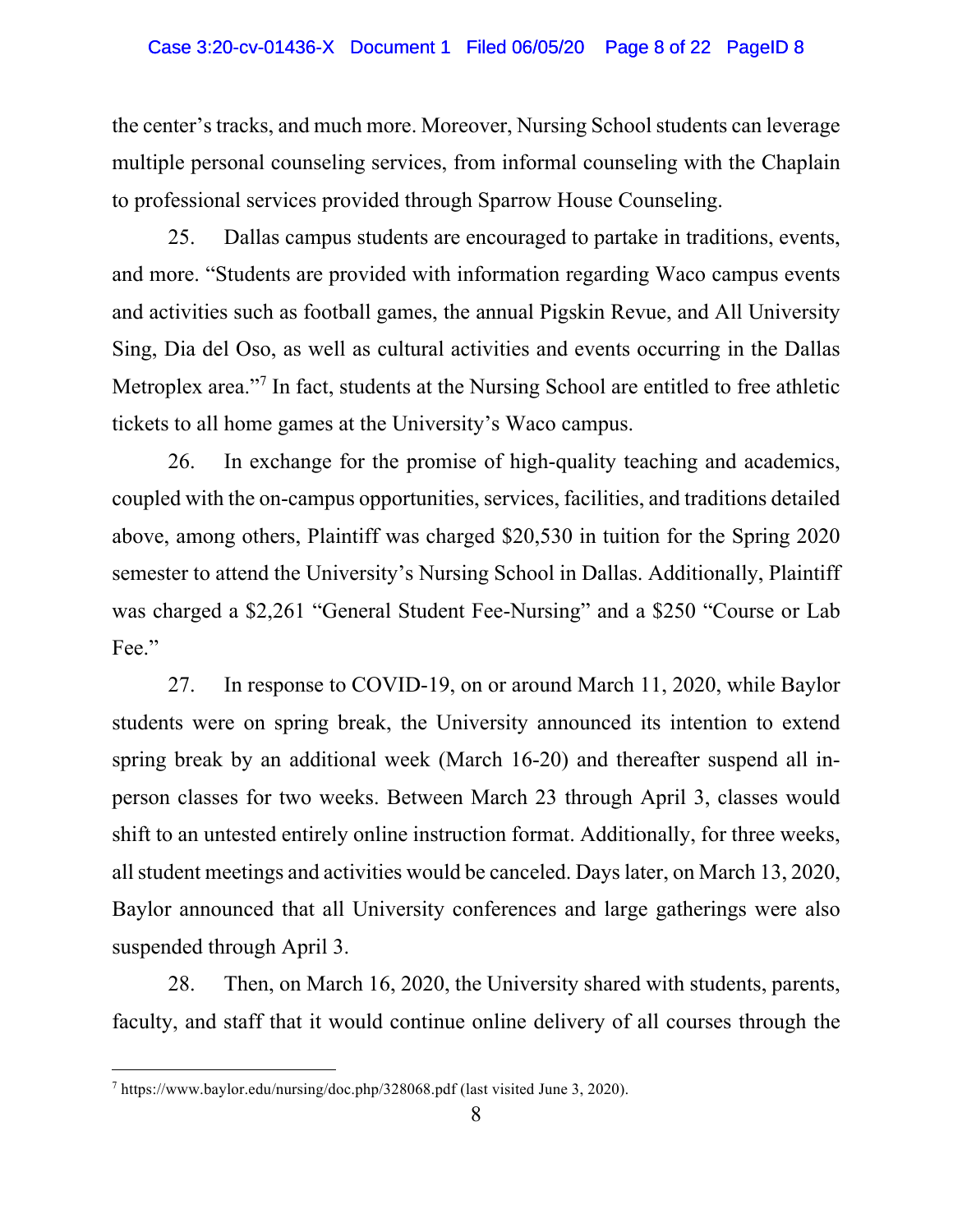#### Case 3:20-cv-01436-X Document 1 Filed 06/05/20 Page 9 of 22 PageID 9

end of the Spring 2020 semester, and encouraged students—even those living oncampus—not to return to campus following spring break. At this time, Baylor also extended the suspension of all University activities, events, conferences, and large gatherings through the end of the semester.

29. A week later, on March 23, 2020, the University announced that it would close down several campus facilities to visitors<sup>8</sup> This order was later extended to April 21.<sup>9</sup>

30. As a result of these decisions, since spring break began on March 7, 2020, Plaintiff and other Baylor students have been denied the bargained-for inperson instruction and access to facilities, technology, services, resources, and other benefits for which Plaintiff and Class members contracted when they paid Defendants tuition and mandatory fees for the Spring 2020 semester.

31. Plaintiff has not attended any in-person classes since March 6, 2020. Instead, all his classes have been moved online.

32. Plaintiff has neither received nor been offered any refund or reimbursement for the tuition and fees that he paid for the Spring 2020 semester.

33. In fact, Baylor has maintained that it will not issue any tuition or fee refunds, posting the following on an FAQ:

While COVID-19 has forced Baylor to change the course delivery for the last half of the semester, students are still enrolled in the same courses with their respective professors and will receive full academic credit on their spring 2020 transcripts for classes completed during this time of online instruction. As such, the University will not be providing a tuition refund.

34. This is true even for labs, which require additional fees.

Baylor faculty have transitioned and adapted their courses for online

<sup>8</sup> https://www.baylor.edu/lib/news.php?action=story&story=217986 (last visited May 15, 2020).

<sup>9</sup> https://www.baylor.edu/coronavirus/news.php?action=story&story=218250 (last visited May 15, 2020).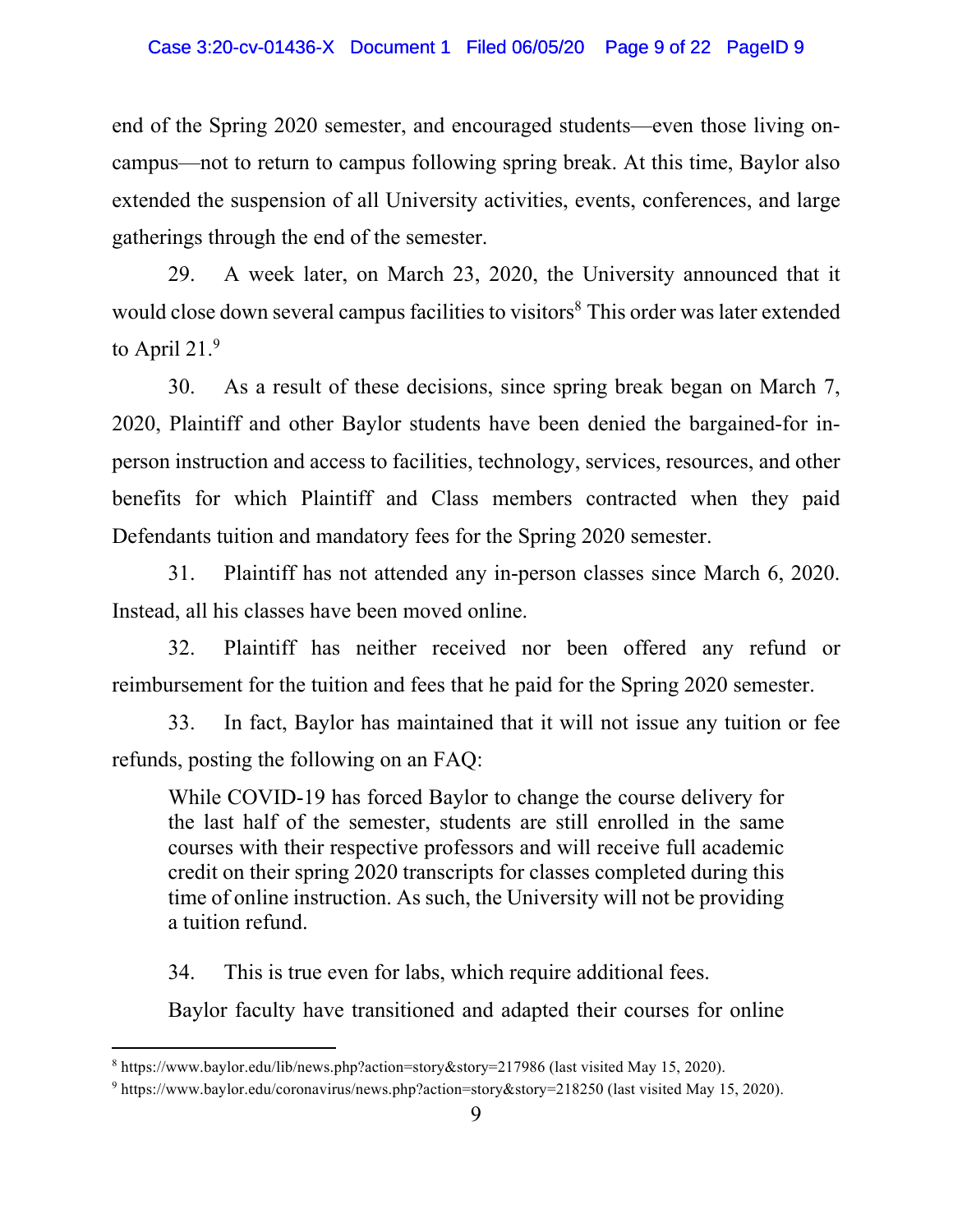delivery and have created - to the best of their abilities - an equivalent method of delivery for lab work. Students will receive full academic credit on their spring 2020 transcripts for classes completed during this time of online instruction. As such, lab fees will not be refunded.

35. Finally, Baylor has explained that it will not refund any portion of the General Student Fee for the Spring 2020 semester, alleging that "the University's support operations remain open" and that "students can still utilize the University Libraries, Health Services and Baylor Counseling Services, remotely."

36. But, Plaintiff and Class members did not contract and pay Defendants simply for Baylor students to receive full academic credit on their transcripts or to have access to online library services—they contracted and paid to receive the holistic, integrated, in-person, top-tier educational experience which Baylor marketed and guaranteed to them. Since the campus closure and forced shift to online learning, not to mention the full-week reduction in the Spring 2020 semester, students have not received such an education.

37. First, the semester was cut short by a full week, denying students of a sizable portion of the content they should have learned, assignments they should have completed, feedback they should have received, and opportunities they should have had. For example, in a March 13 email to students, faculty, staff, and parents, Defendants explained that, for the week-long extension to spring break, no academic assignments would be due and faculty should "refrain from additional assignments.<sup>10</sup> Despite this week-long pause in instruction and assignments, Baylor's "academic calendar remain[ed] unchanged as it relates to finals and commencement at this time."11 In other words, students simply lost a full week of instruction—instruction for which Plaintiff and Class members had paid.

<sup>10</sup> https://www.baylor.edu/president/news.php?action=story&story=217992 (last visited May, 14 2020).  $11$  *Id.*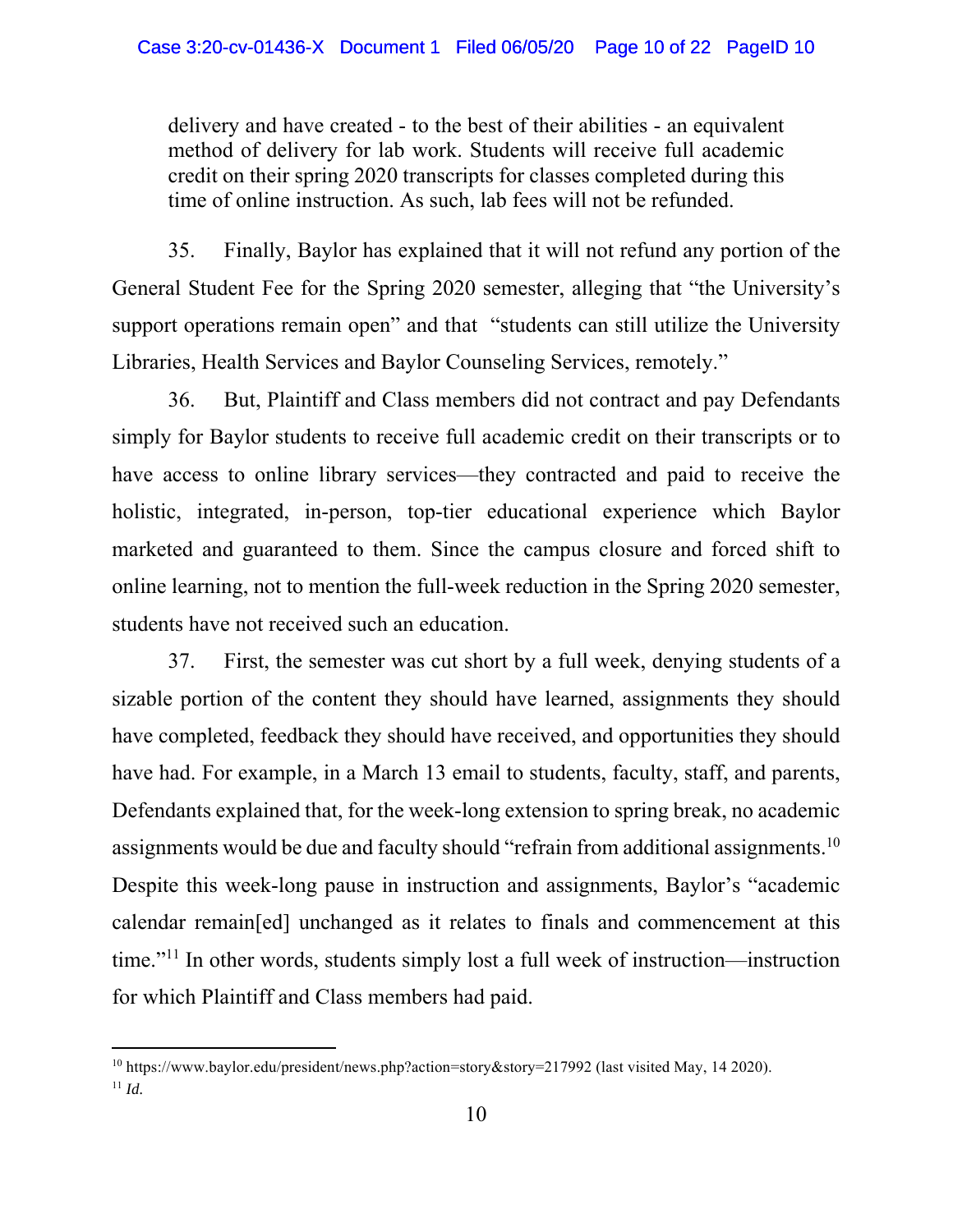#### Case 3:20-cv-01436-X Document 1 Filed 06/05/20 Page 11 of 22 PageID 11

38. Second, with the campus gradually closing down beginning in mid-March, Baylor students lost access to the facilities, resources, services, activities, and other benefits covered by their tuition and fee payments. By being forced to move home, students could no longer use the University's physical facilities, such as the campus Chapel, fitness centers, libraries, and McLane Student Life Center, among many others. Moreover, students were also denied the opportunity to participate and/or attend any further University traditions, activities, events, and conferences, including sporting events, volunteer opportunities, and much more.

39. Despite the University's claim that it is providing some services "remotely," students simply do not have access to the same range of opportunities available to them during the first half of the Spring 2020 semester.

40. Indeed, in a March 16, 2020 email to students, faculty, staff, and parents, Defendants admitted as much: "[W]e strongly encourage students that you not return to campus or to Waco, as **available activities and services are becoming more and more limited**."12

41. Finally, the online "classes" that have been offered to students since March 23, 2020 are nowhere close in quality to the on-campus courses in which thousands of Baylor students had enrolled—and for which Plaintiff and Class members had paid—for the Spring 2020 semester. Rather, they were watered-down, overpriced, bubble-gum and duct-tape substitutes that were shoehorned at the last minute into an online format. This was true for all courses, but especially so for disciplines where hands-on, in-person instruction is critical, such as dance, visual arts, design, music, engineering, and lab-based science courses.

42. For example, for his undergraduate Nursing program, Plaintiff was

<sup>12</sup> https://www.baylor.edu/president/news.php?action=story&story=218018 (last visited May 15, 2020) (emphasis added).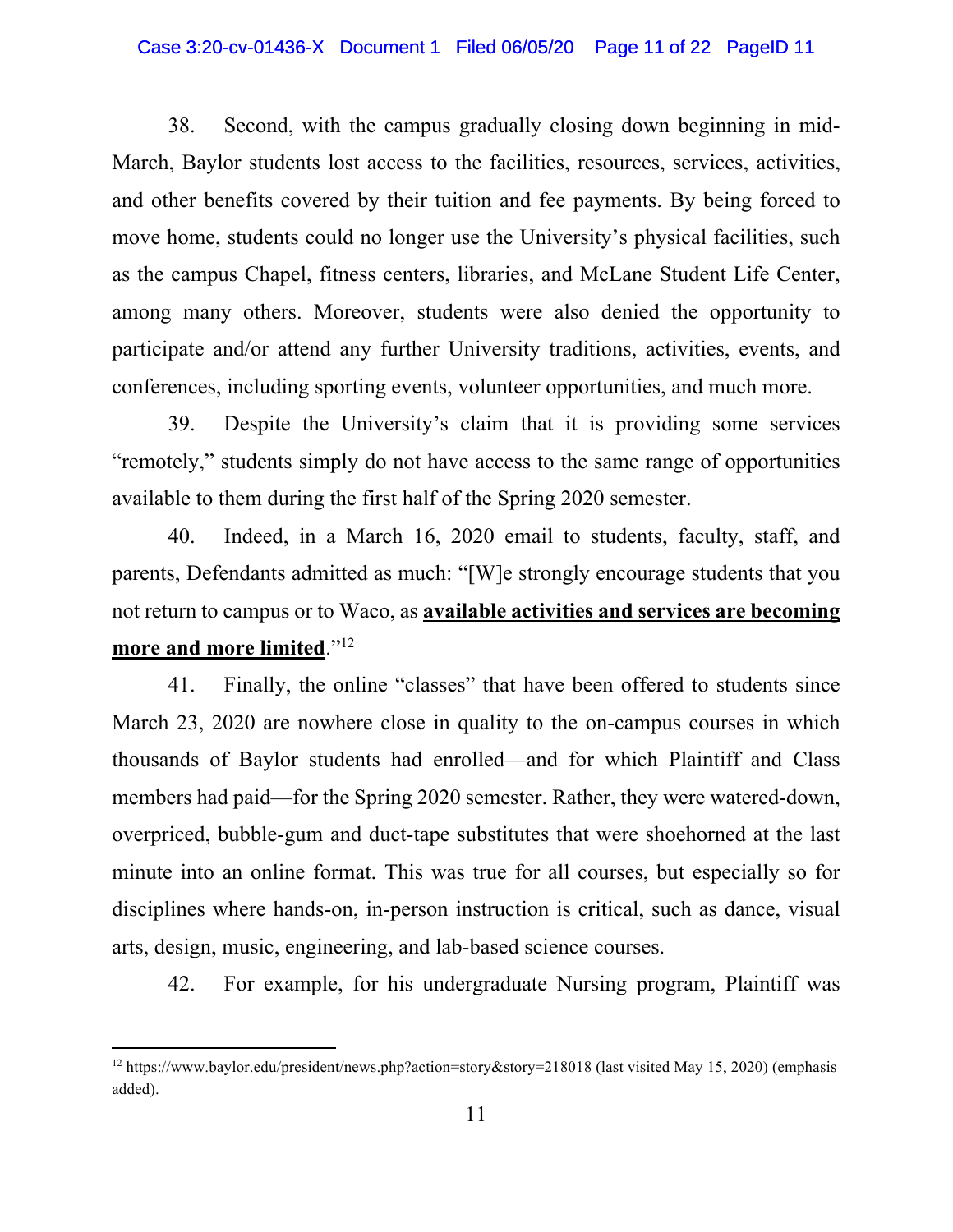enrolled in—and paid additional fees for—multiple labs and clinical courses during the Spring 2020 semester. But, with the transition to online instruction, Plaintiff's previously hands-on courses shifted to far inferior online lectures and activities. In fact, his courses diminished in quality so significantly that Baylor has suggested that Plaintiff and his classmates return to campus prior to the fall semester to complete their clinical coursework. That is, Defendants acknowledge that students did not receive the coursework they should have but, rather than issue refunds, are asking students to spend their own time, energy, and resources to make up for it.

43. Even for non-clinical and lab courses, the forced shift to remote learning has been disruptive, and resulted in sub-par instruction for Baylor students.

44. Notably, the online courses into which students were thrown were not *designed* to be administered online. As a result, University instructors had to reinvent the wheel mid-course and, for many, teach online for the very first time. In a March 11, 2020 email to faculty, Defendants recognized this, writing:

I understand that **we are asking you midway through the semester to rethink how you teach**…I thank you in advance for your willingness to **adapt and explore alternative teaching methods** while still providing quality teaching to your students.<sup>13</sup>

45. The result is that Baylor students were on the receiving end of a weekslong, glorified trial and error of online instruction, which was far from the awardwinning and highly touted teaching for which Plaintiff and Class members paid.

46. Lastly, prior to the March 2020 campus closure, Defendants all but admitted that most of their programs simply could *not* be delivered successfully online. In fact, Defendants did not previously offer *any* undergraduate degrees, and made available only a handful of its graduate programs for online delivery. By

<sup>13</sup> https://www.baylor.edu/provost/news.php?action=story&story=217929 (last visited May 14, 2020)(emphasis added).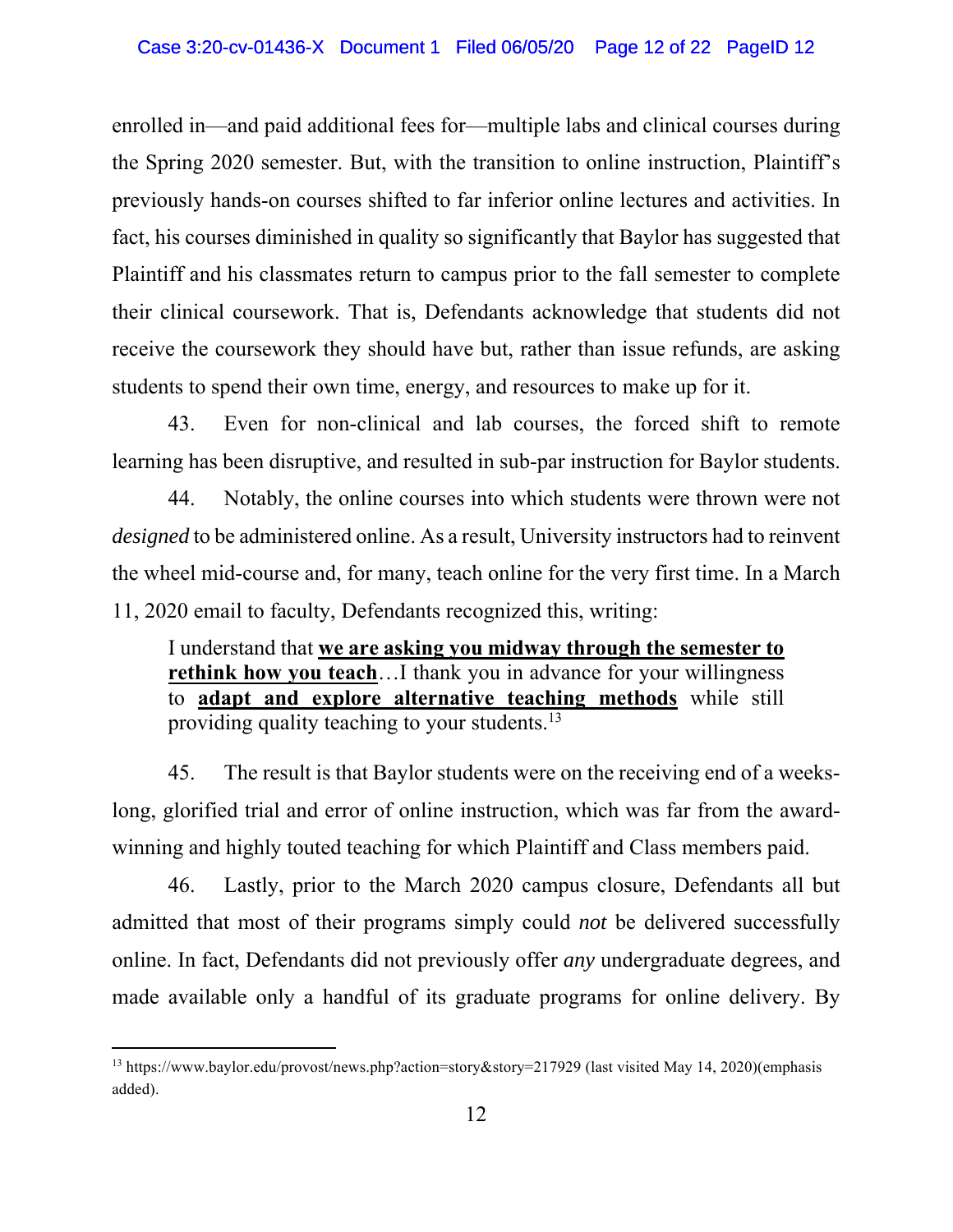providing such limited online offerings, Defendants acknowledged that they was not in a position to deliver all of its programs in a virtual format. Yet, since Defendants abruptly closed all campuses in mid-March 2020, they have suddenly forced *all* students into online courses, without providing any sort of reimbursement to Plaintiff and Class members.

47. Even if the transition to online instruction had been appropriate and smooth for all courses—and had not involved cutting a full week of teaching—the fact remains that, in making tuition and fee payments for the Spring 2020 semester, Plaintiff and the Class did not pay only for a full semester of instruction; they paid for holistic, on-campus "integrated education" that Defendants marketed to them. The fees and tuition that Plaintiff and the Class paid to Defendants were predicated, for example, on students' ability to: have constant, face-to-face interaction with and feedback from peers, mentors, professors and guest lecturers; use technology, libraries and laboratories; participate in and attend spectator sports and athletic programs; get involved in student government, student unions, arts programs and activities and other extracurricular groups; access student health services; develop independence; build a professional network; and develop mentors, among other things.

48. In paying their tuition and fee bills, Plaintiff and Class members contracted for a full semester's worth of high-quality, in-person courses taught by experienced teachers in a "vibrant campus community," complete with robust activities, resources, services, and opportunities for students. But, by abruptly closing down the University in March 2020, cutting a week of instruction from the semester, transitioning all in-person classes to online teaching (whether faculty were equipped to do so or not), sending students home, and thereby significantly reducing services and opportunities available to students, Defendants have not delivered the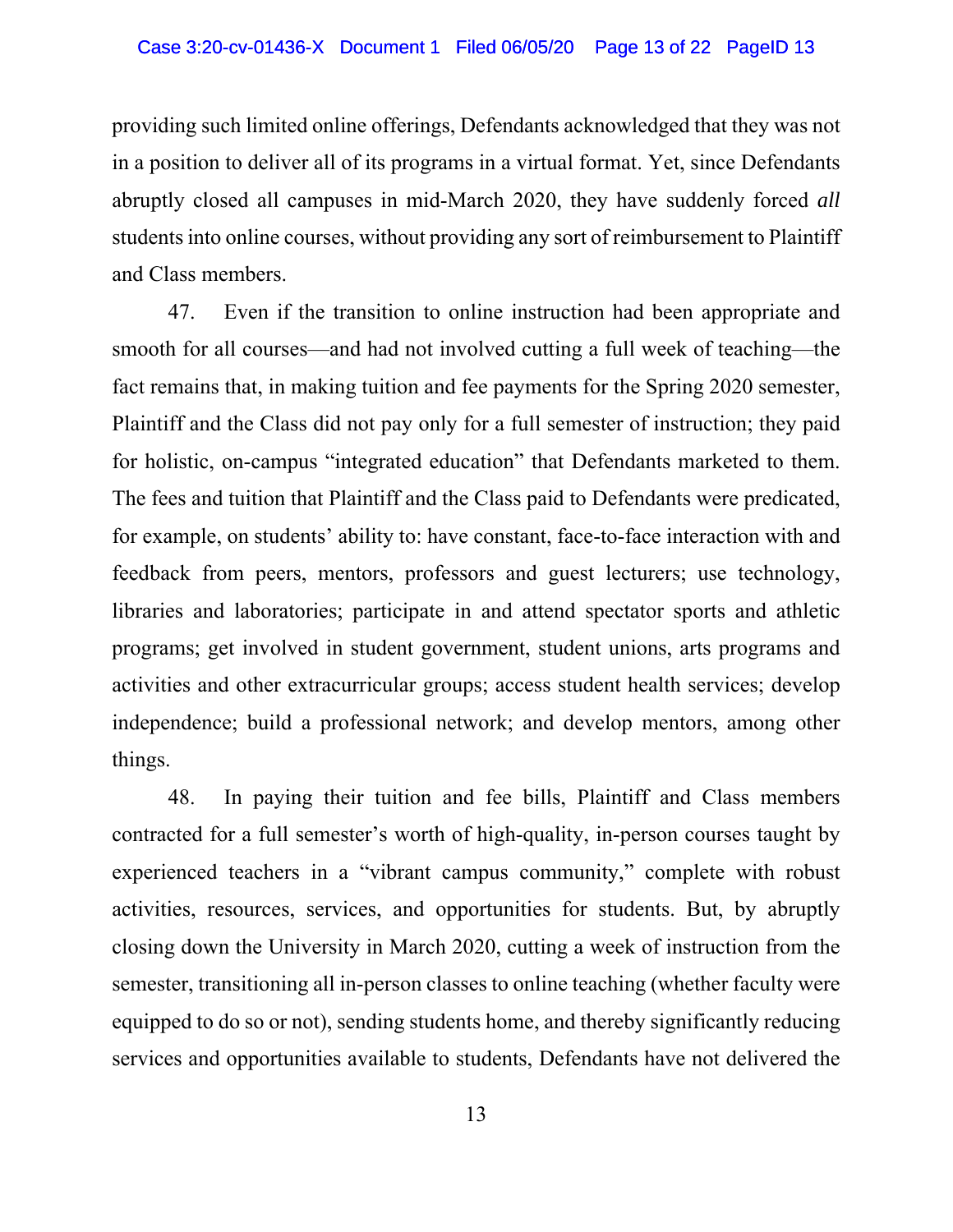educational services, facilities, technology, programming, activities, and other resources for which Plaintiff and Class members contracted. Plaintiff and the proposed Class are therefore entitled to a prorated refund of tuition and fees for the duration of Baylor's COVID-19-related closure for the education and services that Defendants have not provided, or which Defendants have provided in a severely diminished manner.

49. Yet, despite shortening the Spring 2020 semester by a full week, failing to hold any in-person classes since March 6, 2020, forcing students to take untested online classes that are less valuable than in-person instruction, and denying students access to a wide range of on-campus benefits, Defendants have not offered to refund any amount of tuition or mandatory fees to Plaintiff and Class members.

50. Making matters worse, the University has received more than \$10 million in government funding through the Coronavirus Aid, Relief, and Economic Security Act (CARES) Act, half of which is federally mandated to go toward students who are in need of emergency financial assistance.<sup>14</sup> Although the University received this influx of federal funds, Defendants refuse to refund or reimburse Plaintiff and the Class any of the fees or tuition they paid for the in-person education and services that were no longer provided to Baylor students beginning in mid-March.

51. Plaintiff and other Class members have lost the benefits of the education, services, extra-curricular opportunities, and other experiences that Defendants promised. Despite failing to fulfill their obligations, Defendants are currently unlawfully retaining and refusing to fully or partially refund Plaintiff's tuition and mandatory fees, despite the dramatically lower quality and less valuable

<sup>14</sup> https://www2.ed.gov/about/offices/list/ope/allocationsforsection18004a1ofcaresact.pdf (last visited May 15, 2020).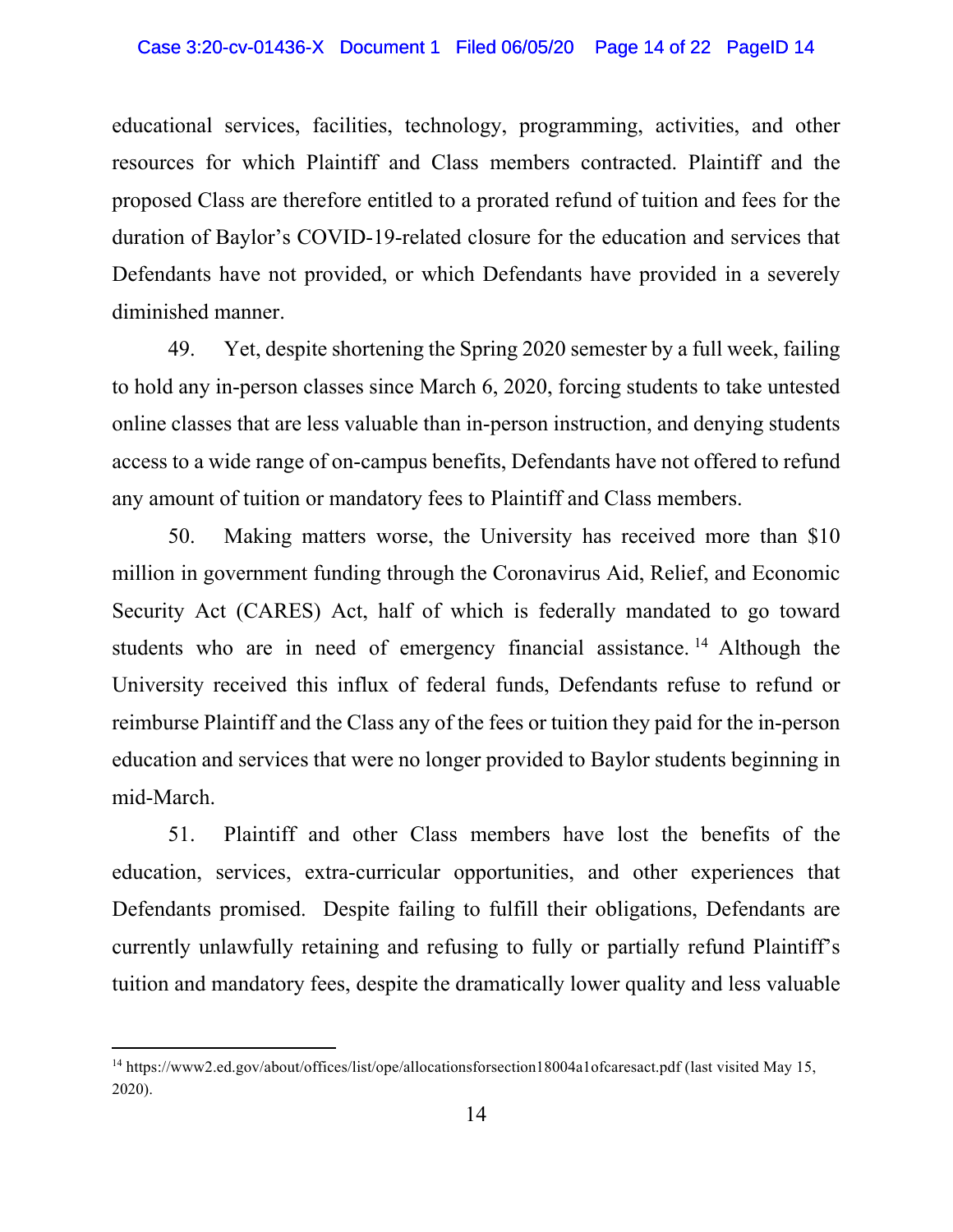education and services Defendants provided for the second half of the Spring 2020 semester.

52. Essentially, Plaintiff and Class members paid Defendants for access to buildings and facilities that students were not permitted to enter, equipment and technology that they could not use, and events, traditions, and extra-curricular activities in which they could not participate, among other things.

53. Additionally, Plaintiff and Class members paid Defendants for a level of instruction and course content, which, due to the abbreviated Spring 2020 semester and abrupt, haphazard shift to online learning, were not fully delivered. Defendants are thus profiting from COVID-19, asking students and their families many of whom have been laid off, become ill, lost loved ones, or are otherwise suffering significantly—to bear the financial brunt of the pandemic. The result is an enormous windfall to Defendants. Both contract and equity demand that Defendants disgorge funds to which they are not fairly entitled.

## **V. CLASS ACTION ALLEGATIONS**

54. Pursuant to Fed. R. Civ. P. 23(a), (b)(2), (b)(3), and/or (c)(4), Plaintiff brings this action on behalf of herself and the following Class:

All persons who (i) paid tuition, mandatory fees, and/or other costs to Baylor University for an in-person class or classes to be conducted during the Spring 2020 semester and/or subsequent terms, and (ii) did not receive the in-person education for which they paid.

55. The following persons and entities are excluded from the Class: Defendants and their officers, directors, employees, subsidiaries, and affiliates; all members of the Board of Regents of Baylor University; judges assigned to this case and any members of their immediate families; and the parties' counsel in this litigation. Plaintiff reserves the right to modify, change, or expand the class definition, including by proposing additional subclasses, based upon discovery and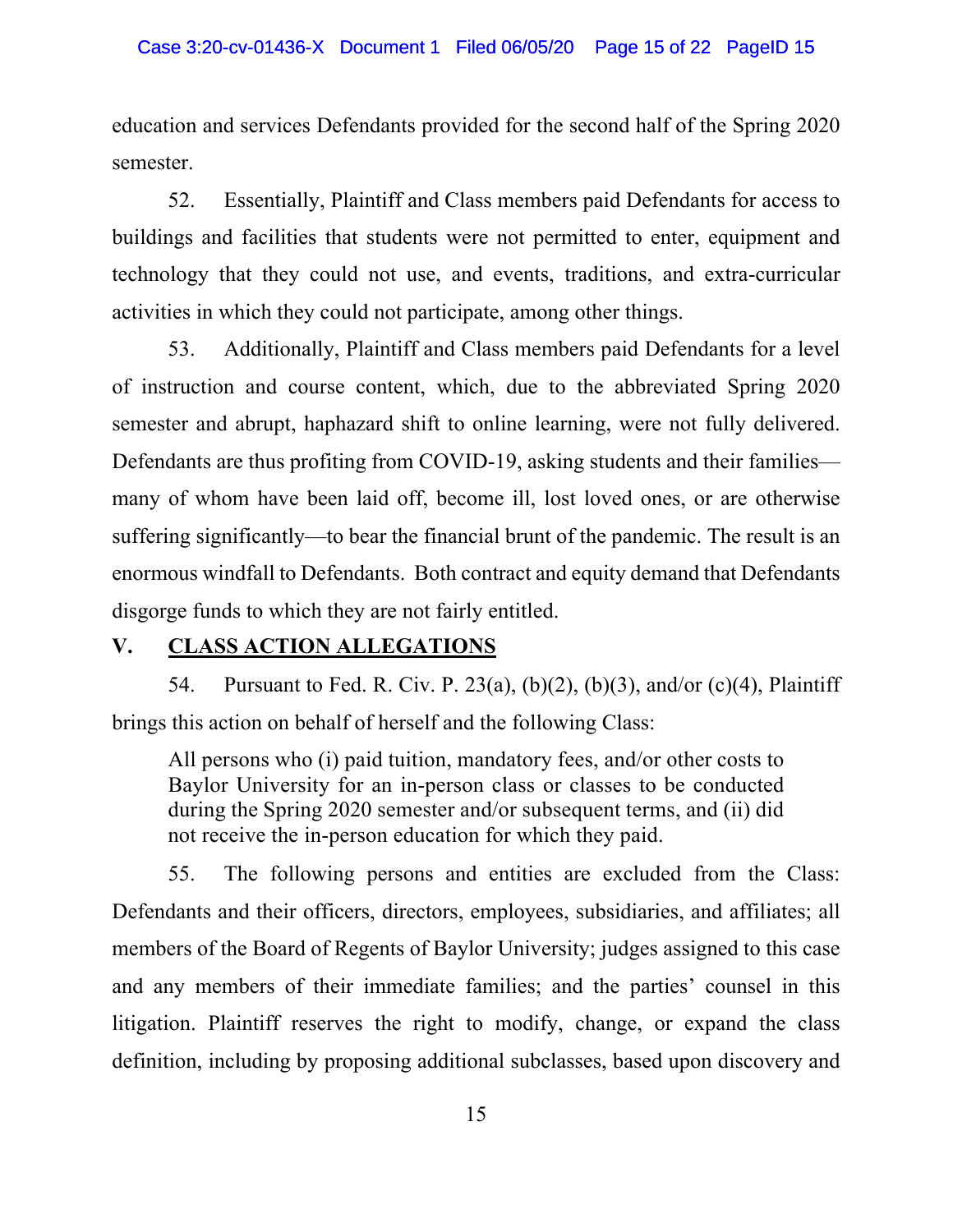further investigation.

56. A class action is a superior means to ensure the fair and efficient adjudication of this case. The damages suffered by individual Class members are relatively small compared to the burden and expense of individual litigation of the claims described herein against Defendants. Moreover, individualized actions would run the risk of creating inconsistent or contradictory judgments arising from the same set of facts and would increase the likely delay and expense to all parties involved and the Court itself. By contrast, by proceeding as a class action, the claims at issue can be adjudicated efficiently through economies of scale.

57. **Numerosity.** In accordance with Fed. R. Civ. P. 23(a)(1), the members the proposed Class are so numerous and geographically dispersed that individual joinder of all Class members is impracticable. Although the precise number of Class members is unknown presently to Plaintiff, the Class is presumed to number more than 18,000 people and is easily ascertainable through enrollment and financial records maintained by Defendants.

58. **Commonality and Predominance.** In accordance with Fed. R. Civ. P  $23(a)(1)$  and (b)(3), this action involves questions of law and fact common to the Class that predominate over any individual questions specific to any Class member. These include:

- a. whether Defendants accepted money from the Class;
- b. whether Defendants retained money from the Class for services they did not render, or only partially rendered;
- c. whether Defendants entered into a contract with the Class;
- d. whether Defendants breached their contract with the Class;
- e. whether Defendants benefitted from the money they accepted from the Class;
- f. whether the value of educational and other services Defendants provided to the Class were commensurate with their price;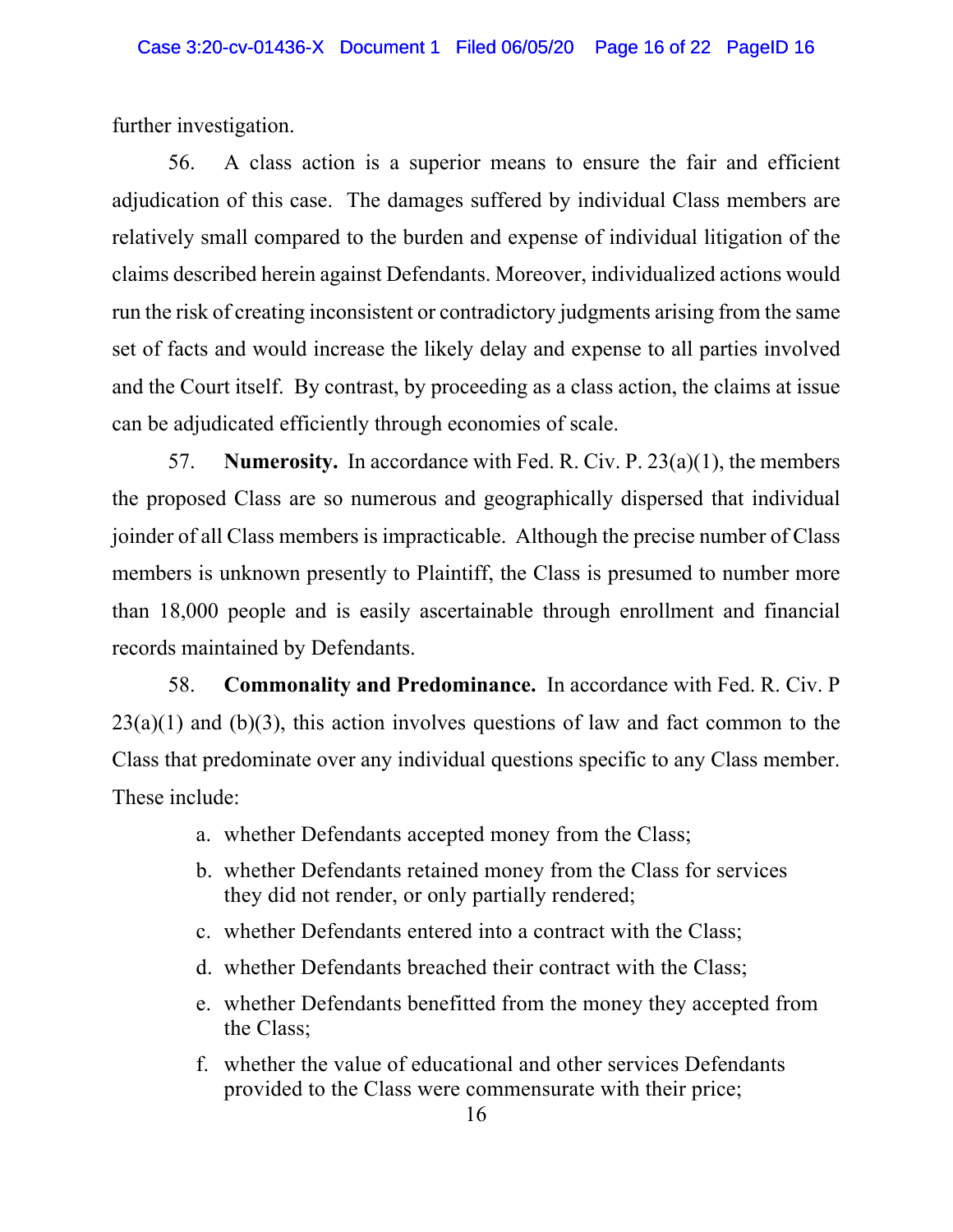- g. whether certification of the Class is appropriate under Fed. R. Civ. P. 23;
- h. whether Class members are entitled to declaratory, equitable, or injunctive relief, and/or other relief; and
- i. the amount and nature of relief to be awarded to Plaintiff and the other Class members.

59. **Typicality.** Pursuant to Fed. R. Civ. P. 23(a)(3), Plaintiff's claims are typical of the other Class members' claims because Plaintiff and the other Class members each paid for tuition costs associated with the Spring 2020 semester but were not provided the services that those costs were meant to cover. Each suffered damages in the form of their lost tuition and other monies paid to Defendants, and the claims all arise from the same Baylor University practices and course of conduct. There are no defenses available that are unique to the Plaintiff.

60. **Adequacy of Representation.** In accordance with Fed. R. Civ. P 23(a)(4), Plaintiff is an adequate Class representative because his interests do not conflict with the interests of the other proposed Class members. Moreover, Plaintiff has retained counsel competent and experienced in complex class action litigation, and he intends to prosecute this action vigorously on behalf of his fellow Class members. Plaintiff has no interests that are antagonistic to those of the Class and he will fairly and adequately protect the proposed Class' rights along with counsel.

## **COUNT I**

### **Breach of Contract**

61. Plaintiff repeats and alleges the allegations in Paragraphs 1-58 above, as if fully alleged herein.

62. Plaintiff brings this claim individually and on behalf of the other members of the Class.

63. Plaintiff and the other members of the Class entered into binding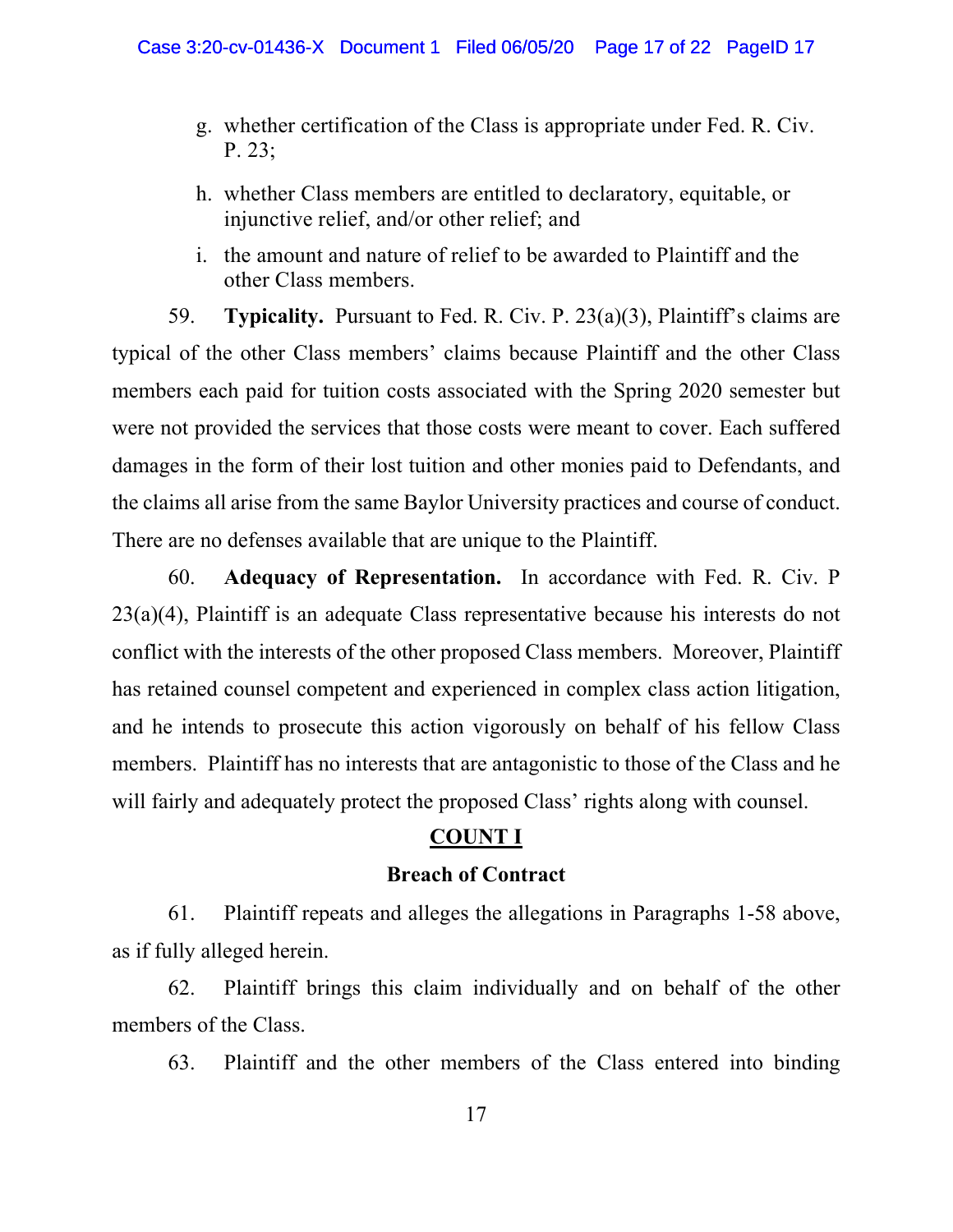contracts with Baylor University through Defendants, for which Defendants were the direct beneficiary, which provided that Plaintiff and the other members of the Class would pay tuition and fees, to Defendants, in exchange for on-campus educational, extracurricular, and social facilities and experiences.

64. These contracts were formed by multiple documents when students bid by formally registering for courses offered by Defendants, in light of the quoted tuition and fees pertaining to such registration, and Defendants thereafter accepted those bids, or registrations, by sending bills for tuition and fees to Plaintiff and Class members. At this time, written contracts arose.

65. As part of their contracts with the University, and, in exchange for adequate consideration that Plaintiff and members of the proposed Class provided, Defendants promised to provide on-campus educational services to Plaintiff and Class members.

66. Ever since closing its campus in mid-March 2020, Defendants have failed to provide the services that they were obligated to perform under their contracts with Plaintiff and the proposed Class. Defendants have retained tuition and fee payments paid by Plaintiff and the other members of the Class without providing them the promised benefits.

67. By contrast, Plaintiff and the other members of the Class fulfilled their end of the bargain when they paid the monies due and owing for their full tuition and fees.

68. The tuition and fee payments that Plaintiff and the proposed Class paid were intended to cover in-person educational and extra-curricular services. Defendants, however, have improperly retained the funds Plaintiff and the proposed Class paid without providing them the services and other benefits due under the contracts.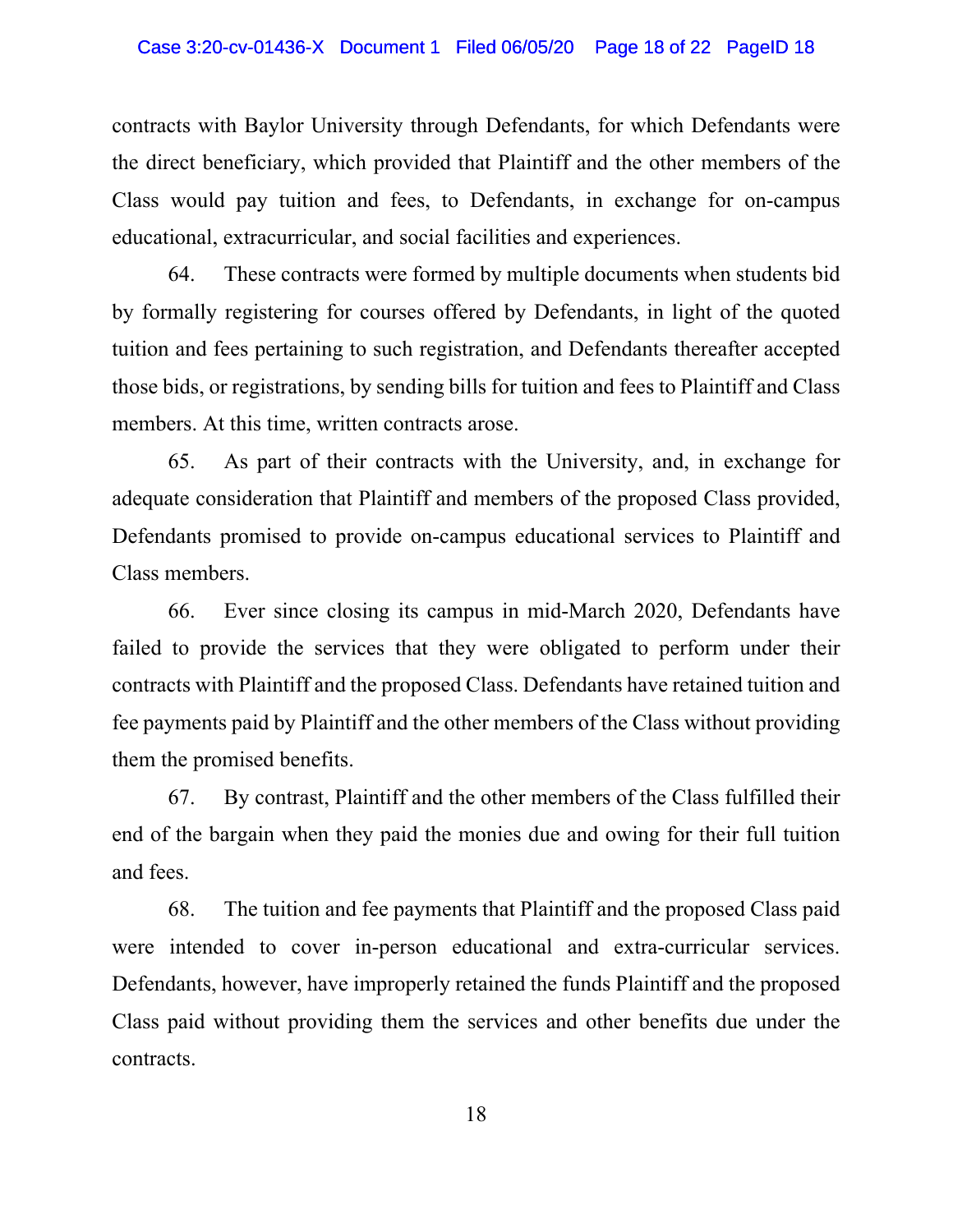69. Plaintiff and members of the Class have suffered damages as a direct and proximate result of Defendants' breach, including being deprived of the education, experience, and services that they were promised and expected to obtain, and for which they have paid. They are entitled to damages including but not limited to prorated reimbursement of the tuition, fees, and other expenses that were collected by Defendants for services that Defendants failed to deliver fully.

70. Defendants' performance under the contracts is not excused because of COVID-19. Even if performance was excused or impossible, Defendants would nevertheless be required to return the funds received for services and/or goods that they did not provide.

## **COUNT II**

## **Restitution Based On Quasi-Contract**

71. Plaintiff repeats and allege the allegations in Paragraphs 1-68, above, as if fully alleged herein.

72. Plaintiff brings this claim individually and on behalf of the other members of the Class in the alternative to the breach of contract claim brought in Count I.

73. Plaintiff and other members of the proposed Class conferred a benefit or enrichment on Defendants by paying tuition and fees to Defendants, which was beneficial to Defendants, at the expense of Plaintiff and the other members of the Class.

74. Plaintiff and the other members of the Class paid tuition and fees and did not receive the full benefit of their bargain from Defendants, thus resulting in their damages.

75. Defendants have retained the benefit paid by Plaintiff and the Class despite their failure to provide the services for which the benefit was paid.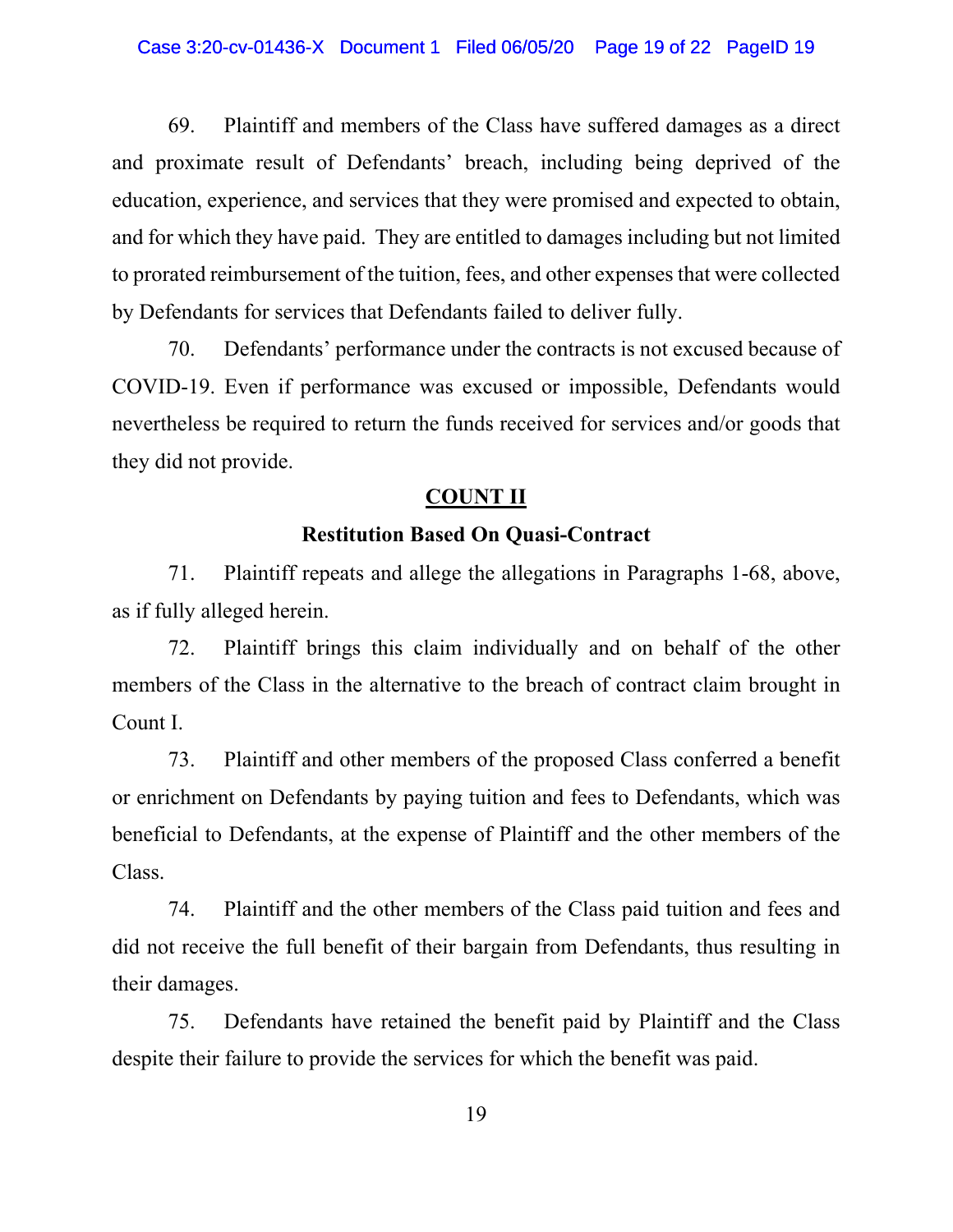#### Case 3:20-cv-01436-X Document 1 Filed 06/05/20 Page 20 of 22 PageID 20

76. There is no justification or cause for Defendants' failure to return the portion of the tuition and fees that Defendants have unjustifiably kept for themselves even though they failed to complete the services for which Plaintiff and the Class provided the funds to Defendants.

77. Accordingly, Defendants have been unjustly enriched and should pay as restitution a prorated portion of the funds that Plaintiff and the proposed Class paid for tuition and fees for the duration of the campus closure.

### **COUNT III**

### **Conversion**

78. Plaintiff repeats and re-alleges the allegations in Paragraphs 1-75, above, as if fully alleged herein.

79. Plaintiff brings this claim individually and on behalf of the Class.

80. Plaintiff and the other members of the Class have a right to the inperson educational and extra-curricular services that they were supposed to be provided in exchange for their payments to Defendant.

81. Defendants intentionally interfered with the rights of Plaintiff and the other members of the proposed Class when they retained payments intended to pay for on-campus classes, facilities, and activities, while moving all classes to an online, remote learning format and discontinued or services and access to facilities for which Plaintiff and the members of the proposed Class had paid.

82. Defendants deprived Plaintiff and the other members of the Class of their tuition and fee payments or of the right to the services for which their payments were intended to be used.

83. Class members demanded the return of the prorated, unused tuition and fee payments for the duration of the campus closure.

84. Defendants' retention of the tuition and fees paid by Plaintiff and the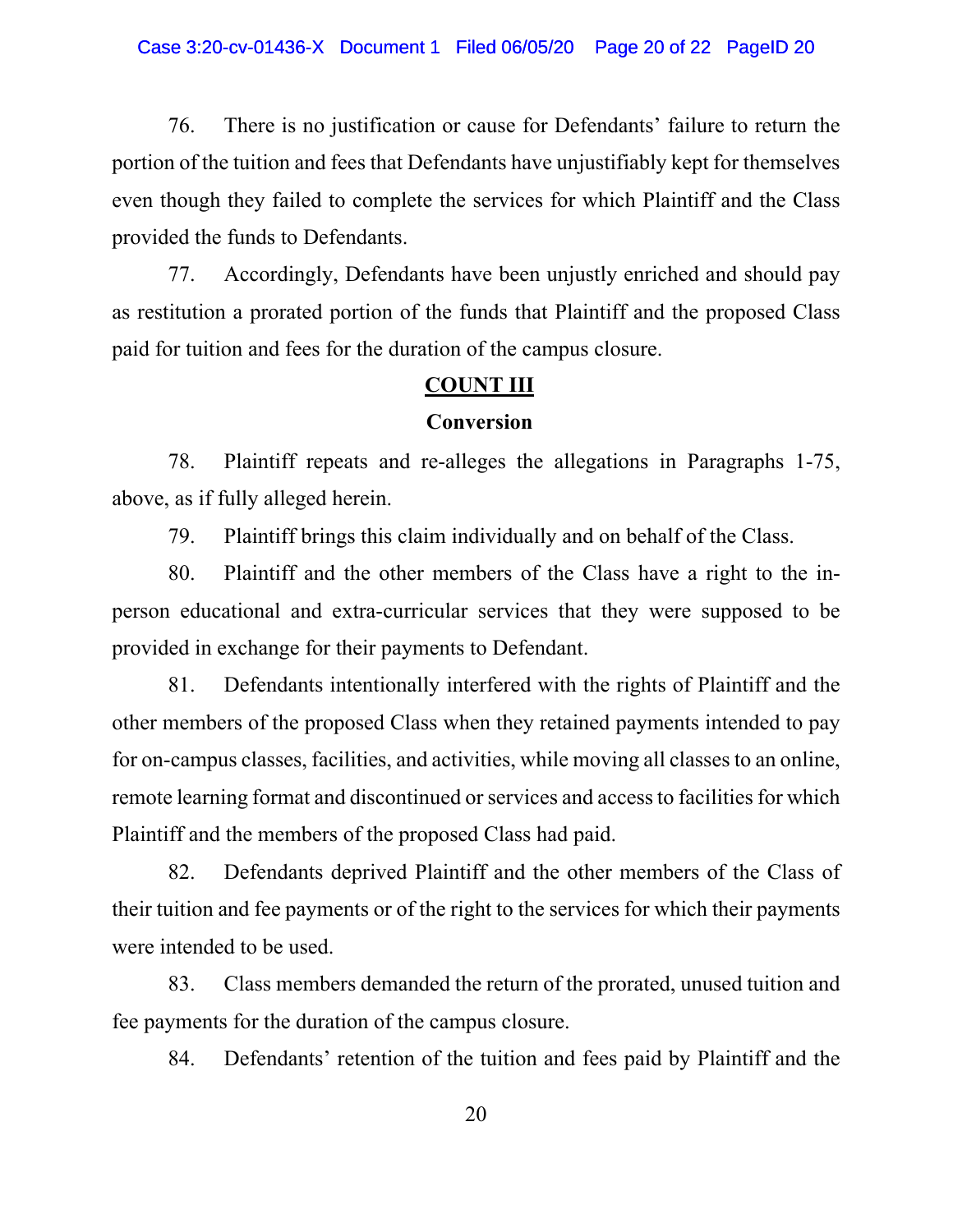other members of the Class without providing the services for which they paid deprived Plaintiff and the other members of the Class of the benefits for which the payments were paid. This interference with the services for which Plaintiff and the other members of the Class paid damaged Plaintiff and the other members of the Class in that they paid for services that were not and will not be provided.

85. Plaintiff and the other members of the Class are entitled to the return of prorated unused portion of the tuition and fees paid, through the end of campus closure and forced transition to online learning.

## **VI. PRAYER FOR RELIEF**

86. Plaintiff, individually and on behalf of the members of the Class, respectfully requests that the Court enter judgment in their favor and against Defendants as follows:

- a. Certifying the Class as requested herein, designating Plaintiff as Class representative, and appointing the undersigned counsel as Class Counsel and Local Counsel;
- b. Declaring that Defendants are financially responsible for notifying the Class members of the pendency of this suit;
- c. Declaring that Defendants wrongfully kept monies paid by the Class;
- d. Awarding injunctive relief and restitution as permitted by law or equity;
- e. Awarding Plaintiff's reasonable attorneys' fees, costs, and expenses;
- f. Awarding pre- and post-judgment interest on any amounts awarded; and
- g. Awarding such other and further relief as the Court deems just and proper.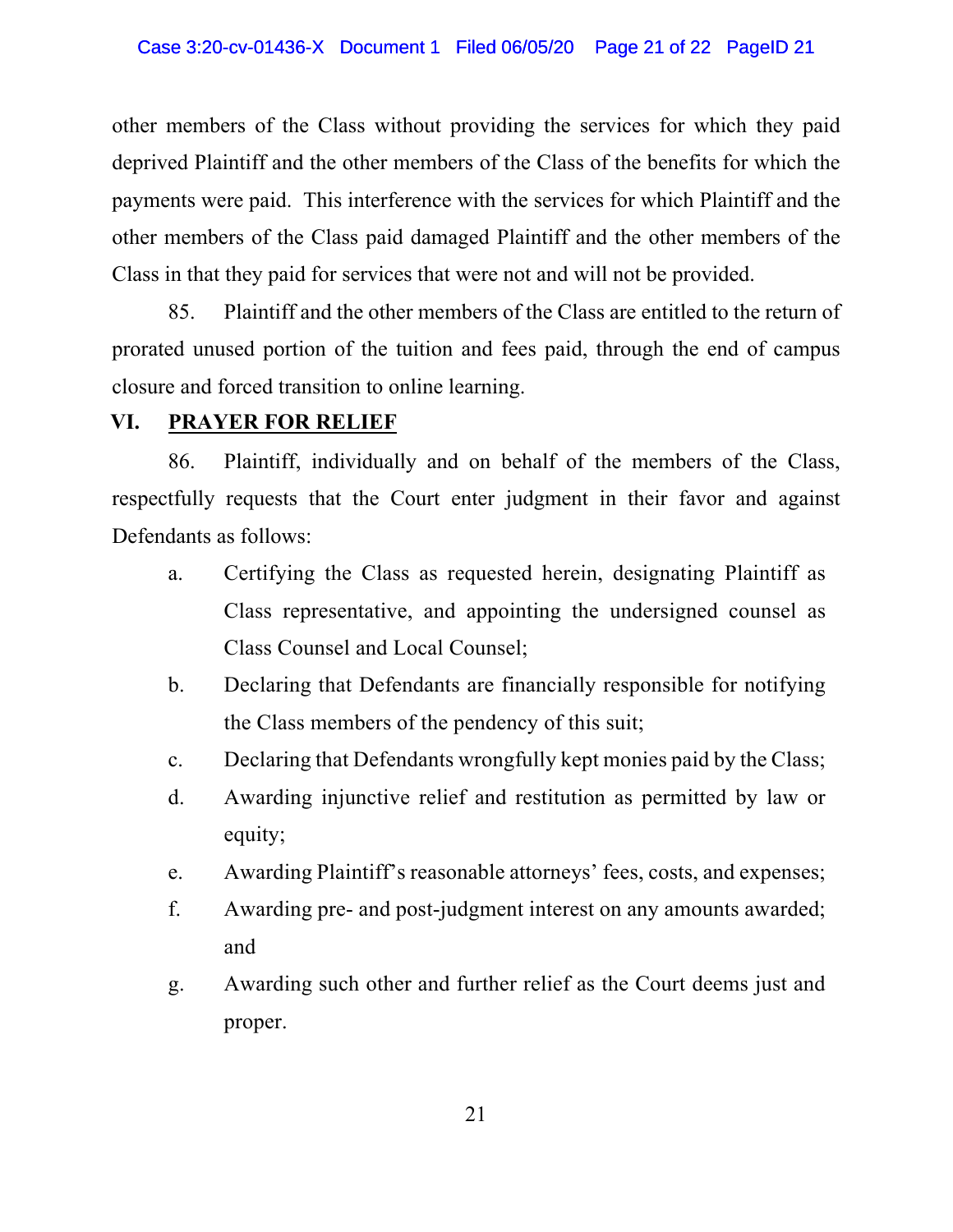### **VII. DEMAND FOR JURY TRIAL**

Plaintiff demands a trial by jury pursuant to Rule 38 of the Federal Rules of Civil Procedure on all causes of action so triable.

Dated: June 5, 2020 Respectfully submitted,

 */s/ Joe Kendall* 

Joe Kendall Texas Bar No. 11260700 KENDALL LAW GROUP, PLLC 3811 Turtle Creek, Suite 1450 Dallas, Texas 75219 Tel: (214) 744-3000 Email: jkendall@kendalllawgroup.com

E. Michelle Drake\* BERGER MONTAGUE PC 43 Southeast Main Street, Suite 505 Minneapolis, MN 55414 Tel: (612) 594-5999 Email: emdrake@bm.net

Glen L. Abramson\* BERGER MONTAGUE PC 1818 Market Street, Suite 3600 Philadelphia, PA 19103 Tel: (215) 875-3000 Email: gabramson@bm.net

*\*pro hac vice forthcoming* 

*Attorneys for Plaintiff and the Class*